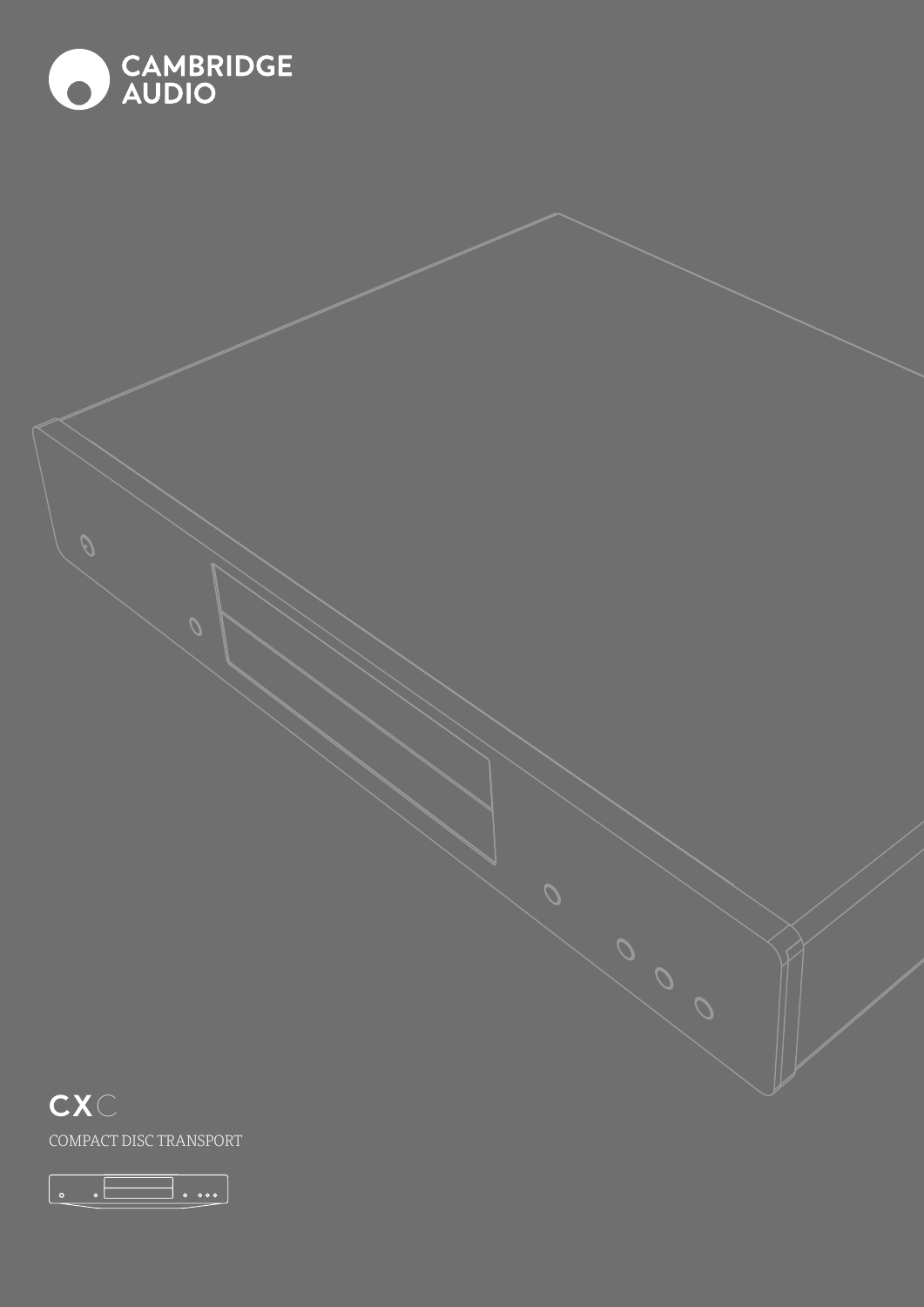# Contents

| <b>IMPORTANT SAFETY INSTRUCTIONS</b>  |   |
|---------------------------------------|---|
| <b>LIMITED WARRANTY</b>               | 5 |
| <b>FRONT PANEL CONTROLS</b>           |   |
| <b>DISPLAY FUNCTIONS</b>              |   |
| <b>REAR PANEL CONTROLS</b>            |   |
| <b>REMOTE CONTROL</b>                 |   |
| <b>OPERATING INSTRUCTIONS</b>         |   |
| <b>CUSTOM INSTALLATION (C.I.) USE</b> |   |
| <b>TECHNICAL SPECIFICATIONS</b>       |   |
| TROUBLESHOOTING                       |   |
|                                       |   |

This guide is designed to make installing and using this product as easy as possible. Information in this document has been carefully checked for accuracy at the time of printing; however, Cambridge Audio's policy is one of continuous improvement, therefore design and specifications are subject to change without prior notice.

This document contains proprietary information protected by copyright. All rights are reserved. No part of this manual may be reproduced by any mechanical, electronic or other means, in any form, without prior written permission of the manufacturer. All trademarks and registered trademarks are the property of their respective owners.

© Copyright Cambridge Audio Ltd 2019.

#### Make sure you register your CA product: WWW.CAMBRIDGEAUDIO.COM/REGISTER

For upcoming news on future products, software updates and exclusive offers.

# Support

FAQS AND SUPPORT Please visit https://techsupport.cambridgeaudio.com

#### GET IN CONTACT WITH OUR DEDICATED TECHNICAL SUPPORT TEAM:

support@cambridgeaudio.com

UK: +44 20 7551 5422

- US: +1 877 357-8204
- HK: +852 2499 6018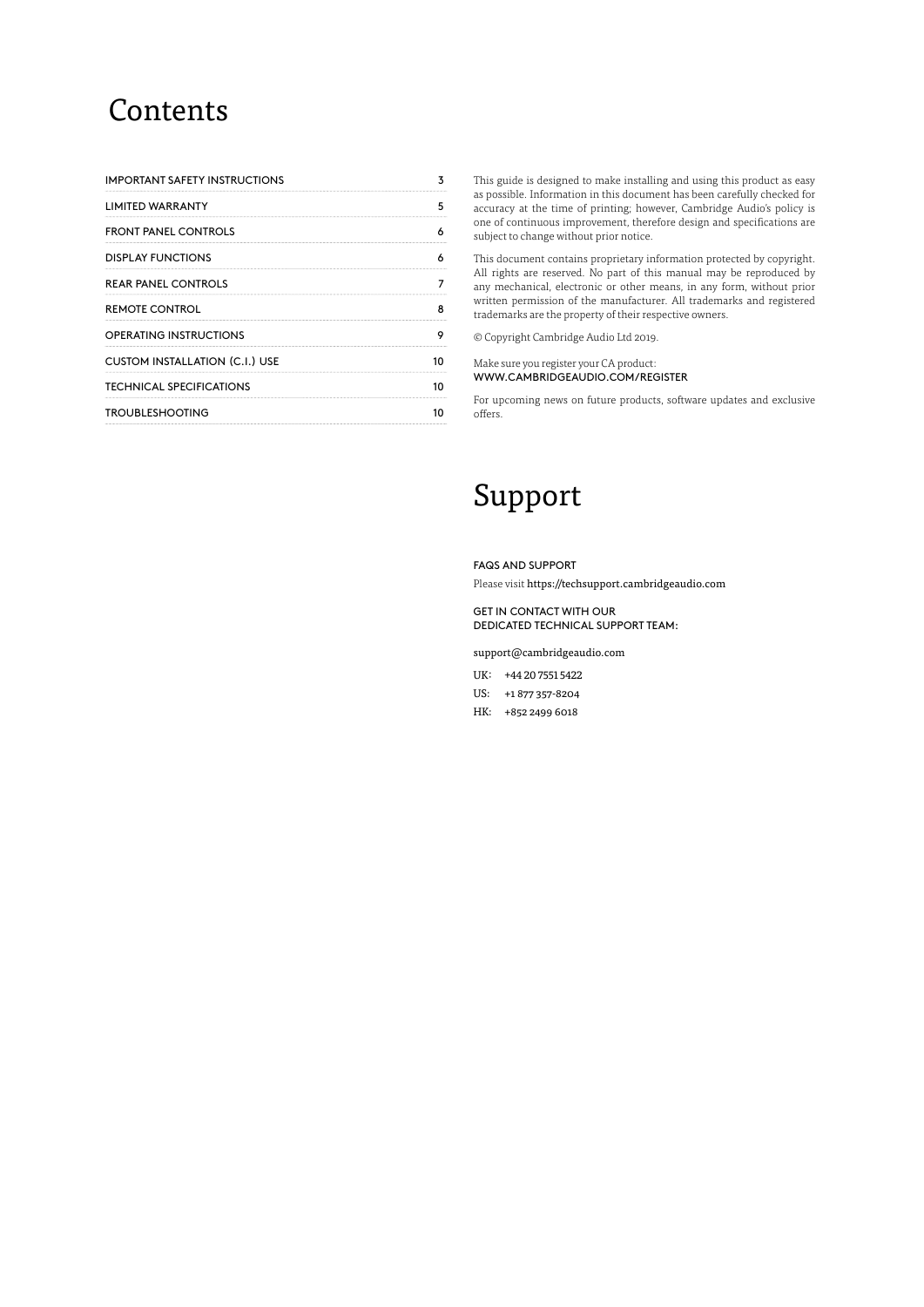# <span id="page-2-0"></span>Important safety instructions

For your own safety please read the following important safety instructions carefully before attempting to connect this unit to the mains power supply. They will also enable you to get the best performance from and prolong the life of the unit:

- 1. Read these instructions.
- 2. Keep these instructions.
- 3. Heed all warnings.
- 4. Follow all instructions.
- 5. Do not use this apparatus near water.
- 6. Clean only with a dry cloth.
- 7. Do not block any ventilation openings. Install in accordance with the manufacturer's instructions.
- 8. Do not install near any heat sources such as radiators, heat registers, stoves, or other apparatus (including amplifiers) that produce heat.
- 9. Do not defeat the safety purpose of the polarized or grounding-type plug. A polarized plug has two blades with one wider than the other. A grounding-type plug has two blades and a third grounding prong. The wide blade or the third prong are provided for your safety. If the provided plug does not fit into your outlet, consult an electrician for replacement of the obsolete outlet.
- 10. Protect the power cord from being walked on or pinched, particularly at plugs, convenience receptacles and the point where they exit from the apparatus.
- 11. Only use attachments/accessories specified by the manufacturer.
- 12. Use with only the cart, stand, tripod, bracket, or table specified by the manufacturer, or sold with the apparatus. When a cart is used, use caution when moving the cart/ apparatus combination to avoid injury from tip-over.



- 13. Unplug this apparatus during lightning storms or when unused for long periods of time.
- 14. Refer all servicing to qualified service personnel. Servicing is required when the apparatus has been damaged in any way, such as the powersupply cord or plug having been damaged, liquid has been spilled or objects have fallen into the apparatus, the apparatus has been exposed to rain or moisture, does not operate normally, or has been dropped.

#### **WARNING**

- Do not place the unit in an enclosed space; if you wish to place the unit on a shelf, use the top shelf to allow maximum ventilation. Do not put any objects on top of this unit. Do not situate it on a rug or other soft surface and do not obstruct any air inlets or outlet grilles. Do not cover the ventilation grilles with items such as newspapers, tablecloths, curtains, etc.
- To reduce the risk of fire or electric shock, do not expose this apparatus to rain or moisture . This unit must not be used near water or exposed to dripping or splashing water or other liquids. No objects filled with liquid, such as vases, shall be placed on the unit.
- Danger of explosion if battery is incorrectly replaced. Replace only with the same or equivalent type.
- The battery (battery pack or batteries installed) shall not be exposed to excessive heat such as sunshine, fire or the like.
- The unit must be installed in a manner that makes disconnection of the mains plug from the mains socket outlet (or appliance connector from the rear of the unit) possible. Where the mains plug is used as the disconnect device, the disconnect device shall remain readily operable.
- Please refer to the information on the exterior rear panel for electrical and safety information before installing or operating the apparatus.
- Only use the mains cord supplied with this unit.

Use of the apparatus in tropical climates - The equipment shall be used at a maximum 45 degree C ambient temperature.

The unit is of Class 1 construction and must be connected to a mains socket outlet with a protective earthing connection.



The lightning flash with the arrowhead symbol within an equilateral triangle is intended to alert the user to the presence of un-insulated 'dangerous voltage' within the product's enclosure that may be of sufficient magnitude to constitute a risk of electric shock to persons.

Warning: To reduce the risk of electric shock, do not remove cover (or back) as there are no user-serviceable parts inside. Refer servicing to qualified personnel.

The exclamation point within an equilateral triangle is intended to alert the user to the presence of important operating and maintenance instructions in the service literature relevant to this appliance.

#### VENTILATION

Important! The unit will become hot when in use. Do not stack multiple units on top of each other.

Ensure that small objects do not fall through any ventilation grille. If this happens, switch off immediately, disconnect from the mains supply and contact your dealer for advice.

### POSITIONING

Choose the installation location carefully. Avoid placing it in direct sunlight or close to a source of heat. No naked flame sources, such as lighted candles, should be placed on the unit. Also avoid locations subject to vibration and excessive dust, cold or moisture. The unit can be used in a moderate climate.

This unit must be installed on a sturdy, level surface. Do not place in a sealed area such as a bookcase or in a cabinet. Do not place the unit on an unstable surface or shelf. The unit may fall, causing serious injury to a child or adult as well as serious damage to the product. Do not place other equipment on top of the unit.

Due to stray magnetic fields, turntables or CRT TVs should not be located nearby due to possible interference.

Electronic audio components have a running in period of around a week (if used several hours per day). This will allow the new components to settle down and the sonic properties will improve over this time.

#### POWER SOURCES

The unit should be operated only from the type of power source indicated on the marking label. If you are not sure of the type of power-supply to your home, consult your product dealer or local power company.

If you do not intend to use this unit for a long period of time, unplug it from the mains socket.

#### OVERLOADING

Do not overload wall outlets or extension cords as this can result in a risk of fire or electric shock. Overloaded AC outlets, extension cords, frayed power cords, damaged or cracked wire insulation and broken plugs are dangerous. They may result in a shock or fire hazard.

Be sure to insert each power cord securely. To prevent hum and noise, do not bundle the interconnect leads with the power cord or speaker leads.

#### CLEANING

To clean the unit, wipe its case with a dry, lint-free cloth. Do not use any cleaning fluids containing alcohol, ammonia or abrasives. Do not spray an aerosol at or near the unit.

#### BATTERY DISPOSAL

Batteries may contain substances harmful to the environment. Please dispose of any discharged batteries with due consideration and in accordance with local environmental/electronic recycling guidelines.

#### **SERVICING**

These units are not user serviceable. Never attempt to repair, disassemble or reconstruct the unit if there seems to be a problem. A serious electric shock could result if this precautionary measure is ignored. In the event of a problem or failure, please contact your dealer.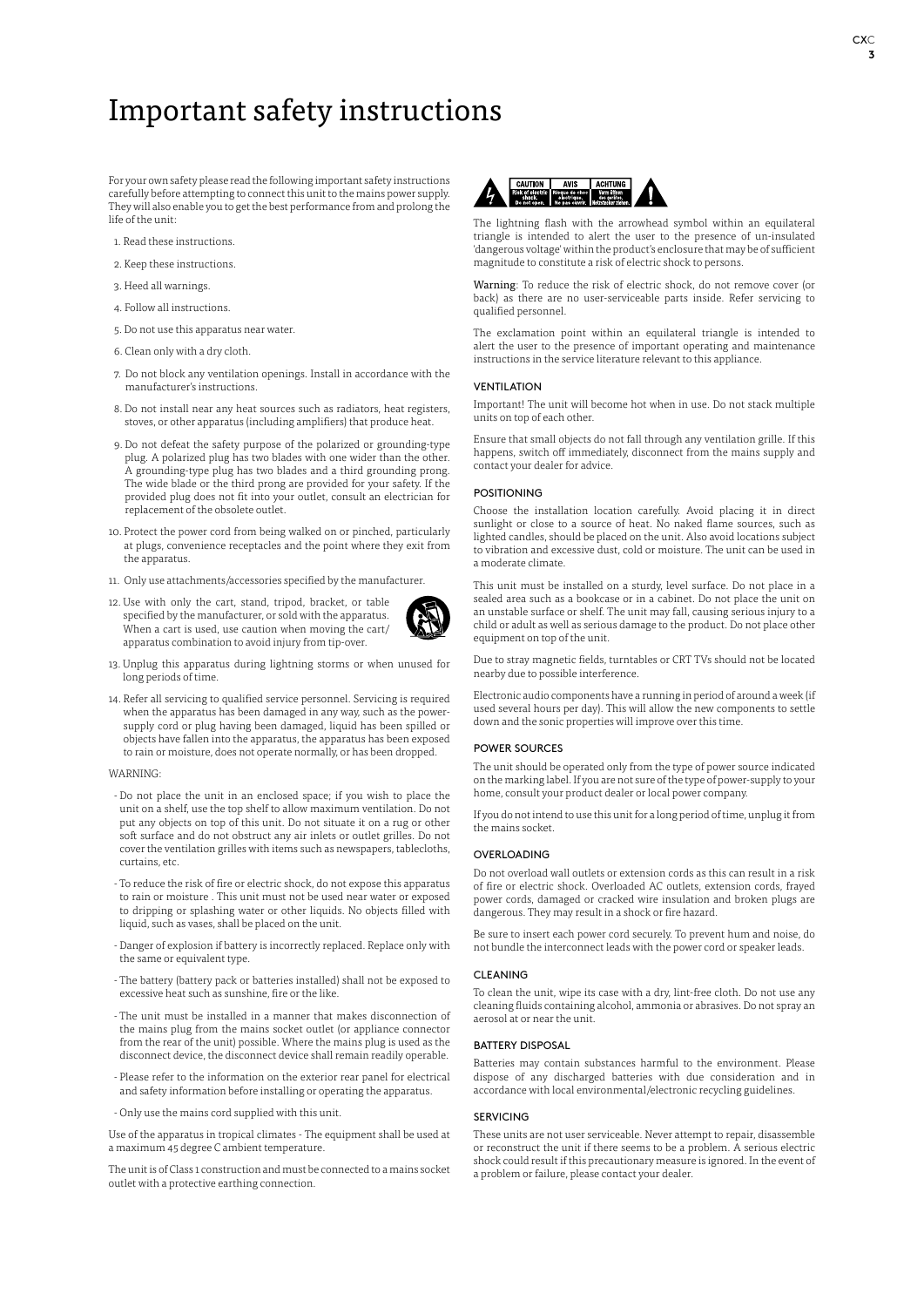

### WEEE SYMBOL

The crossed-out wheeled bin is the European Union symbol for indicating separate collection for electrical and electronic equipment. This product contains electrical and electronic equipment which should be reused, recycled or recovered

and should not be disposed of with unsorted regular waste. Please return the unit or contact the authorised dealer from whom you purchased this product for more information.

# CE MARK

This product complies with European Low Voltage (2014/35/ EU), Electromagnetic Compatibility (2014/30/EU) and Environmentally-friendly design of Energy-related Products (2009/125/ EC) Directives when used and installed according to this instruction manual. For continued compliance only Cambridge Audio accessories should be used with this product and servicing must be referred to qualified service personnel.



#### RCM (REGULATORY COMPLIANCE MARK)

This product meets Australia, New Zealand Safety, EMC and Radio Communications requirements of the ERAC and ACMA.



### CU-TR MARK

This product meets Russia, Byelorussia and Kazakhstan electronic safety approvals.

#### FEDERAL COMMUNICATIONS COMMISSION

Supplier's declaration of conformity (SDoC)

Equipment: COMPACT DISC TRANSPORT Model: CXC

Trademark: Cambridge Audio

This device complies with Part 15 of the FCC Rules. Operation is subject to the following two conditions: (1) this device may not cause harmful interference, and (2) this device must accept any interference received, including interference that may cause undesired operation.

The responsible party in US:

Company name: Audio Partnership LLC

Address: 1913 N Milwaukee Ave. Chicago, IL 60647

Phone: (312) 636-4817 Legal Representative Person: Gregg Chopper

Signature:

#### FEDERAL COMMUNICATIONS COMMISSION NOTICE:

This equipment has been tested and found to comply with the limits for a Class B digital device, pursuant to Part 15 of the FCC Rules. These limits are designed to provide reasonable protection against harmful interference in a residential installation.

This equipment generates, uses, and can radiate radio frequency energy, and if not installed and used in accordance with the instructions, may cause harmful interference to radio communications. However, there is no guarantee that interference will not occur in a particular installation.

If this equipment does cause harmful interference to radio or television reception, which can be determined by turning the equipment off and on, the user is encouraged to try and correct the interference by one or more of the following measures:

- Reorient or relocate the receiving antenna.
- Increase the distance between the equipment and the receiver.
- Connect the equipment to an outlet on a circuit different from that to which the receiver is connected.
- Consult the dealer or an experienced radio/TV technician for help.

FCC Caution: Any changes or modifications not expressly approved by the party responsible for compliance could void the user's authority to operate this equipment.

### MODIFICATIONS:

The FCC requires the user to be notified that any changes or modifications to this device that are not expressly approved by Cambridge Audio, may void the user's authority to operate the equipment.

#### PLUG FITTING INSTRUCTIONS (UK ONLY)

The cord supplied with this appliance is factory fitted with a UK mains plug fitted with a 3 amp fuse inside. If it is necessary to change the fuse, it is important that a 3 amp one is used. If the plug needs to be changed because it is not suitable for your socket, or becomes damaged, it should be cut off and an appropriate plug fitted following the wiring instructions below. The plug must then be disposed of safely, as insertion into a mains socket is likely to cause an electrical hazard. Should it be necessary to fit a 3-pin BS mains plug to the power cord the wires should be fitted as shown in this diagram. The colours of the wires in the mains lead of this appliance may not correspond with the coloured markings identifying the terminals in your plug. Connect them as follows:

The wire which is coloured BLUE must be connected to the terminal which is marked with the letter 'N' or coloured BLACK.

The wire which is coloured BROWN must be connected to the terminal which is marked with the letter 'L' or coloured RED.

The wire which is coloured GREEN/YELLOW must be connected to the terminal which is marked with the letter 'E' or coloured GREEN.

If a 13 amp (BS 1363) plug is used, a 3 amp fuse must be fitted, or if any other type of plug is used a 3 amp fuse must be fitted, either in the plug or adaptor, or on the distribution board.

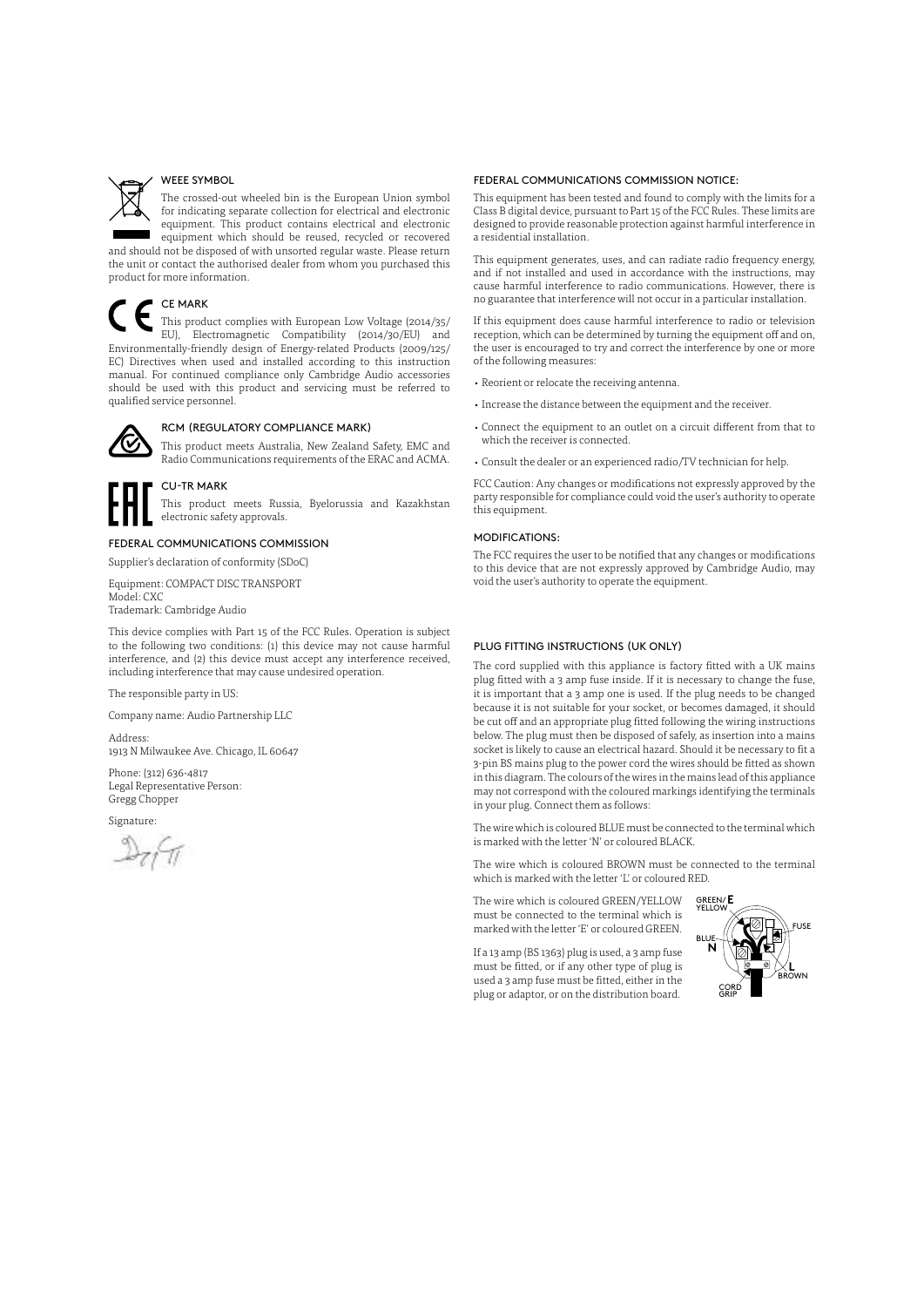# <span id="page-4-0"></span>Limited warranty

Cambridge Audio warrants this product to be free from defects in materials and workmanship (subject to the terms set forth below). Cambridge Audio will repair or replace (at Cambridge Audio's option) this product or any defective parts in this product. Warranty periods may vary from country to country. If in doubt consult your dealer and ensure that you retain proof of purchase.

To obtain warranty service, please contact the Cambridge Audio authorised dealer from which you purchased this product. If your dealer is not equipped to perform the repair of your Cambridge Audio product, it can be returned by your dealer to Cambridge Audio or an authorised Cambridge Audio service agent. You will need to ship this product in either its original packaging or packaging affording an equal degree of protection.

Proof of purchase in the form of a bill of sale or receipted invoice, which is evidence that this product is within the warranty period, must be presented to obtain warranty service.

This Warranty is invalid if (a) the factory-applied serial number has been altered or removed from this product or (b) this product was not purchased from a Cambridge Audio authorised dealer. You may call Cambridge Audio or your local country Cambridge Audio distributor to confirm that you have an unaltered serial number and/or you made a purchase from a Cambridge Audio authorised dealer.

This Warranty does not cover cosmetic damage or damage due to acts of God, accident, misuse, abuse, negligence, commercial use, or modification of, or to any part of, the product. This Warranty does not cover damage due to improper operation, maintenance or installation, or attempted repair by anyone other than Cambridge Audio or a Cambridge Audio dealer, or authorised service agent which is authorised to do Cambridge Audio warranty work. Any unauthorised repairs will void this Warranty. This Warranty does not cover products sold AS IS or WITH ALL FAULTS.

REPAIRS OR REPLACEMENTS AS PROVIDED UNDER THIS WARRANTY ARE THE EXCLUSIVE REMEDY OF THE CONSUMER. CAMBRIDGE AUDIO SHALL NOT BE LIABLE FOR ANY INCIDENTAL OR CONSEQUENTIAL DAMAGES FOR BREACH OF ANY EXPRESS OR IMPLIED WARRANTY IN THIS PRODUCT. EXCEPT TO THE EXTENT PROHIBITED BY LAW, THIS WARRANTY IS EXCLUSIVE AND IN LIEU OF ALL OTHER EXPRESS AND IMPLIED WARRANTIES WHATSOEVER INCLUDING, BUT NOT LIMITED TO, THE WARRANTY OF MERCHANTABILITY AND FITNESS FOR A PRACTICAL PURPOSE.

Some countries and US states do not allow the exclusion or limitation of incidental or consequential damages or implied warranties so the above exclusions may not apply to you. This Warranty gives you specific legal rights, and you may have other statutory rights, which vary from state to state or country to country.

For any service, in or out of warranty, please contact your dealer.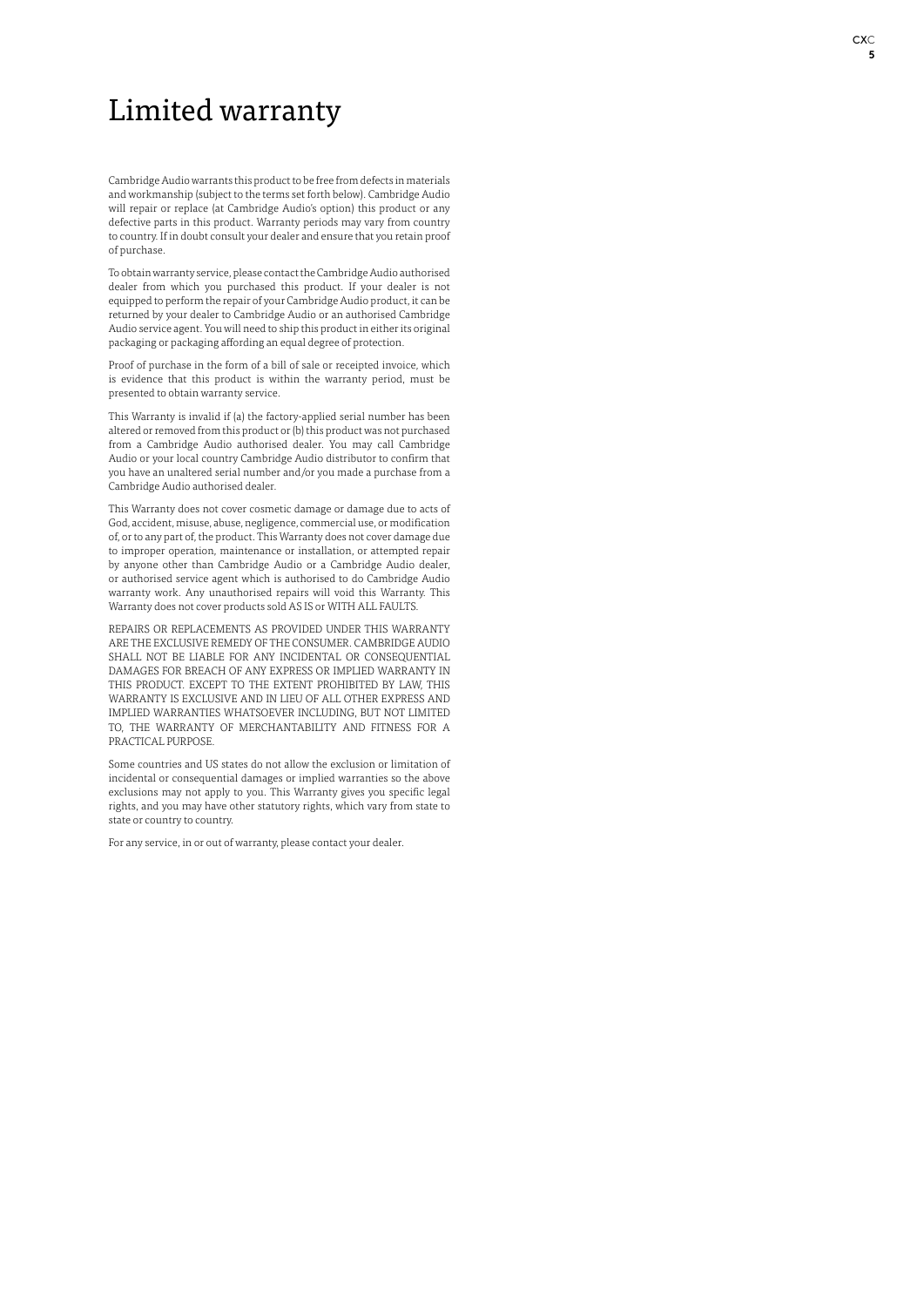# <span id="page-5-0"></span>Front panel controls



# 1. STANDBY/ON

Switches the unit between Standby mode (indicated by dim power LED) and On (indicated by bright power LED). Standby mode is a low power mode where the power consumption is less than 0.5 Watts. The unit should be left in Standby mode when not in use.

This product has APD (Auto Power Down) enabled as default. After inactivity of 30 minutes, the product will automatically switch to Standby. See later section for further details.

### 2. OPEN/CLOSE

Press to Open or Close the disc loading drawer.

Note: Pressing Play when the drawer is open will also close the drawer.

#### 3. INFRARED RECEIVER

Receives IR commands from the CX series remote. A clear unobstructed line of sight between the remote handset and the receiver is required.

### 4. DISPLAY

The display shows the currently selected source in addition to a variety of CXC operational information.

# 5. DISC TRAY

Compact Disc tray. Use the Open/Close button to activate.

# $6.$  PLAY/PAUSE ( $\rightarrow$ / $\parallel$ )

Press to Play a loaded disc or to Pause playback if it is underway.

# 7. STOP

Stops CD playback.

#### 8. SKIP/SCAN (14 M)

Press to skip CD tracks. Pressing and holding the button will scan forwards or backwards through the currently playing CD track. The Skip/Scan buttons are also used for menu navigation.

# Display functions



### Illuminated during disc playback.

### 2. PAUSE

Indicates that disc playback has been paused.

# 3. DISPLAY

Alpha-numeric characters which display playback information. On inserting a disc, the CD player will take a few seconds to read the Table of Contents (TOC) information from the disc. The display will then show the number of tracks on the CD and the total length of the CD.

If the CD incorporates CD-text, the name of the album will scroll once (the number of tracks remains stationary throughout). Once playback of an individual track begins, the track number, total number of tracks and playtime will be displayed. On a CD containing CD-text, the track name will scroll once.

# 4. RANDOM

Indicates random playback mode.

# 5. REPEAT ALL/TRACK

Illuminated when 'Repeat Track' or 'Repeat All' is selected.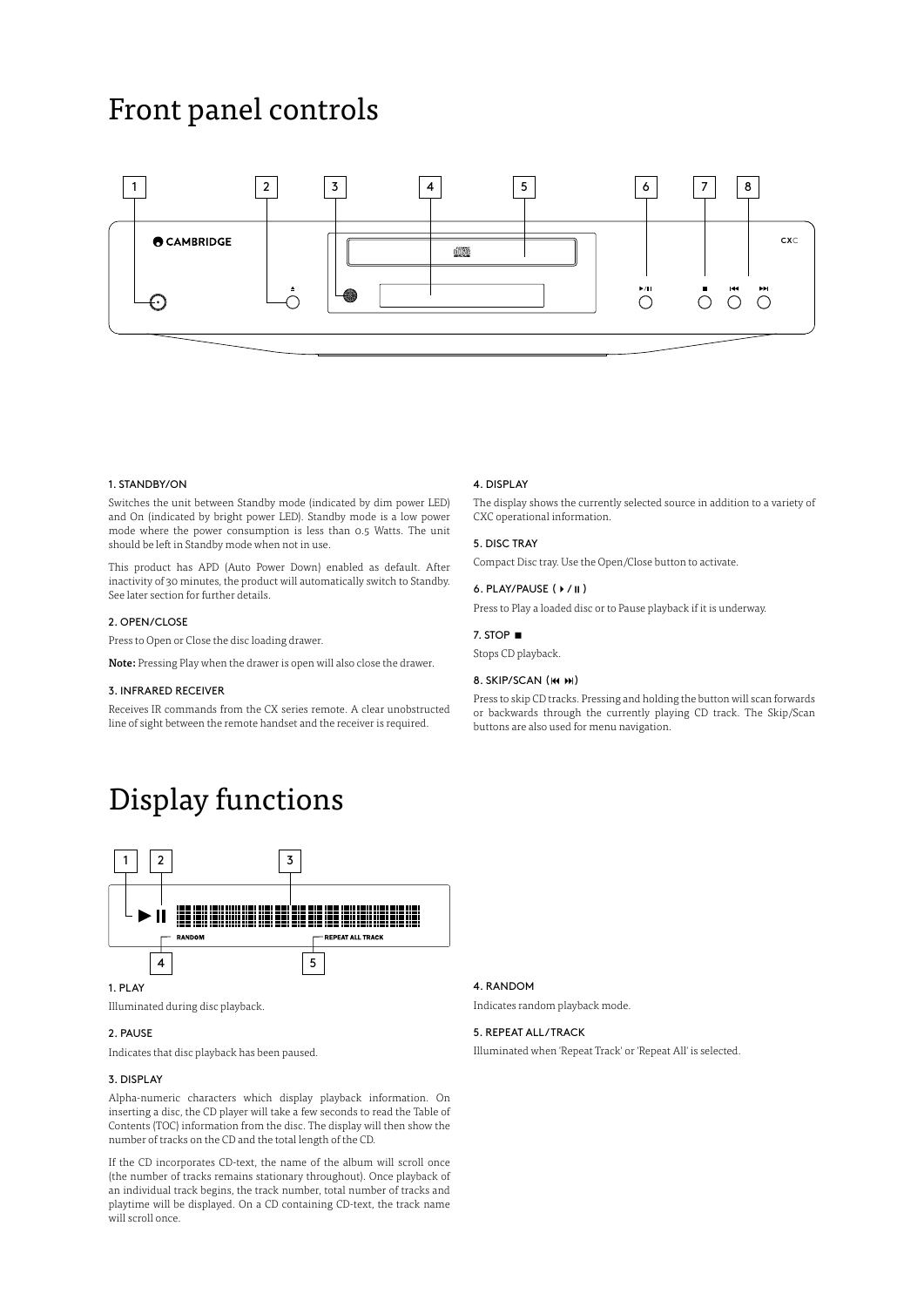# <span id="page-6-0"></span>Rear panel controls



#### 1. AC POWER SOCKET

Once all other connections are made, connect the supplied power cable to the CXC power socket and to an appropriate mains socket. The CXC is now ready for use.

# 2. MAINS VOLTAGE SELECTOR SWITCH

Switches the CXC mains voltage between 115V and 230V.

Note: For use by Cambridge Audio service personnel only!

#### 3. CONTROL BUS

In – An RCA phono socket that enables un-modulated commands from multi-rooms systems or other components to be received by the CXC.

Out – An RCA phono socket that provides control bus output commands for further downstream units.

#### 4. IR (INFRA RED) IN

A 3.5mm mini-jack socket that enables modulated IR commands from multi-room or IR repeater systems to be received by the CXC.

Note: Commands received by the IR In socket are not looped out of the Control Bus. Refer to the 'Custom Installation' section for more information.

# 5. DIGITAL INPUTS

The CXC has two digital outputs in total, S/P DIF co-axial and Toslink optical sockets.

Coaxial – To obtain best results, use a high quality 75 ohm digital RCA interconnect cable (not one designed for normal audio use).

Toslink Optical – Use a high quality TOSLINK fibre optic interconnect cable designed specifically for audio use.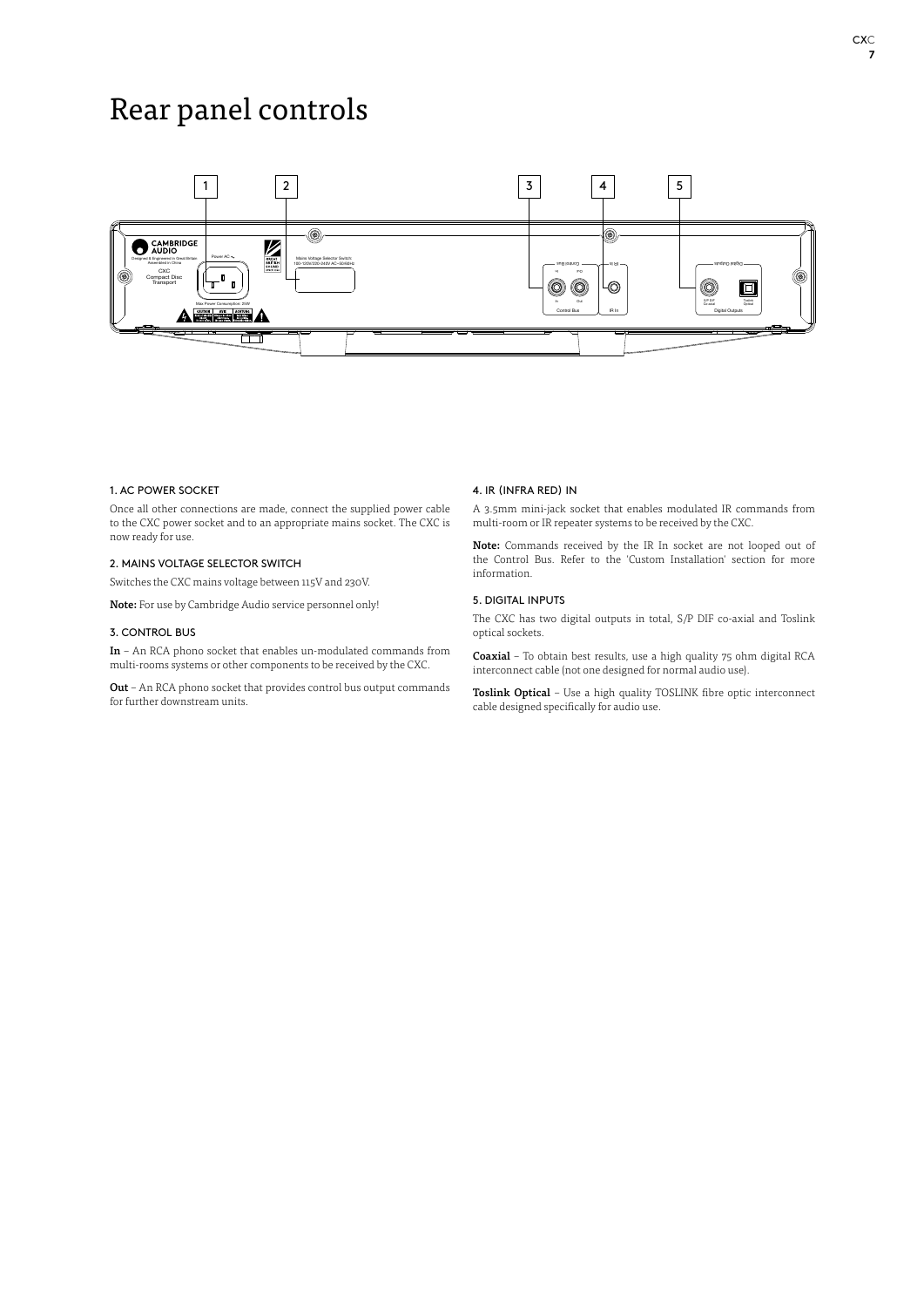# <span id="page-7-0"></span>Remote control

The CXC is supplied with a remote control handset that duplicates the front panel control functions and is also able to control other CX series products. The supplied AAA batteries must be fitted before the remote control can be used.

The handset buttons function as described in the following paragraphs.

### 1. BRIGHT

Alters the brightness of the display backlight. There are three levels of brightness: Bright, Dim and Off.

# 2. STANDBY/ON

Switches the amplifier between On and low power ecofriendly Standby mode.

# 3. PLAY / 4. PAUSE / 5. STOP

Press the relevant button to play, pause or stop the CD.

# 6. OPEN/CLOSE

Opens and closes the disc tray.

### 7. SCAN

Press and hold to scan within the selected track. Hold down for seven seconds to increase scan speed. Press the right button to fast forward, the left button to rewind.

### 8. SKIP

Right Skip – Press to skip forward by one track on the CD.

Left Skip - Press to skip backward by one track on the CD.

# 9. REPEAT / 10. RANDOM

Read the 'Operating Instructions' section of this manual for information on the functions of these buttons.

Note: these buttons will function only when the display backlight is in either 'Bright' or 'Dim' modes. If it is set to 'Off', the functions do not respond.

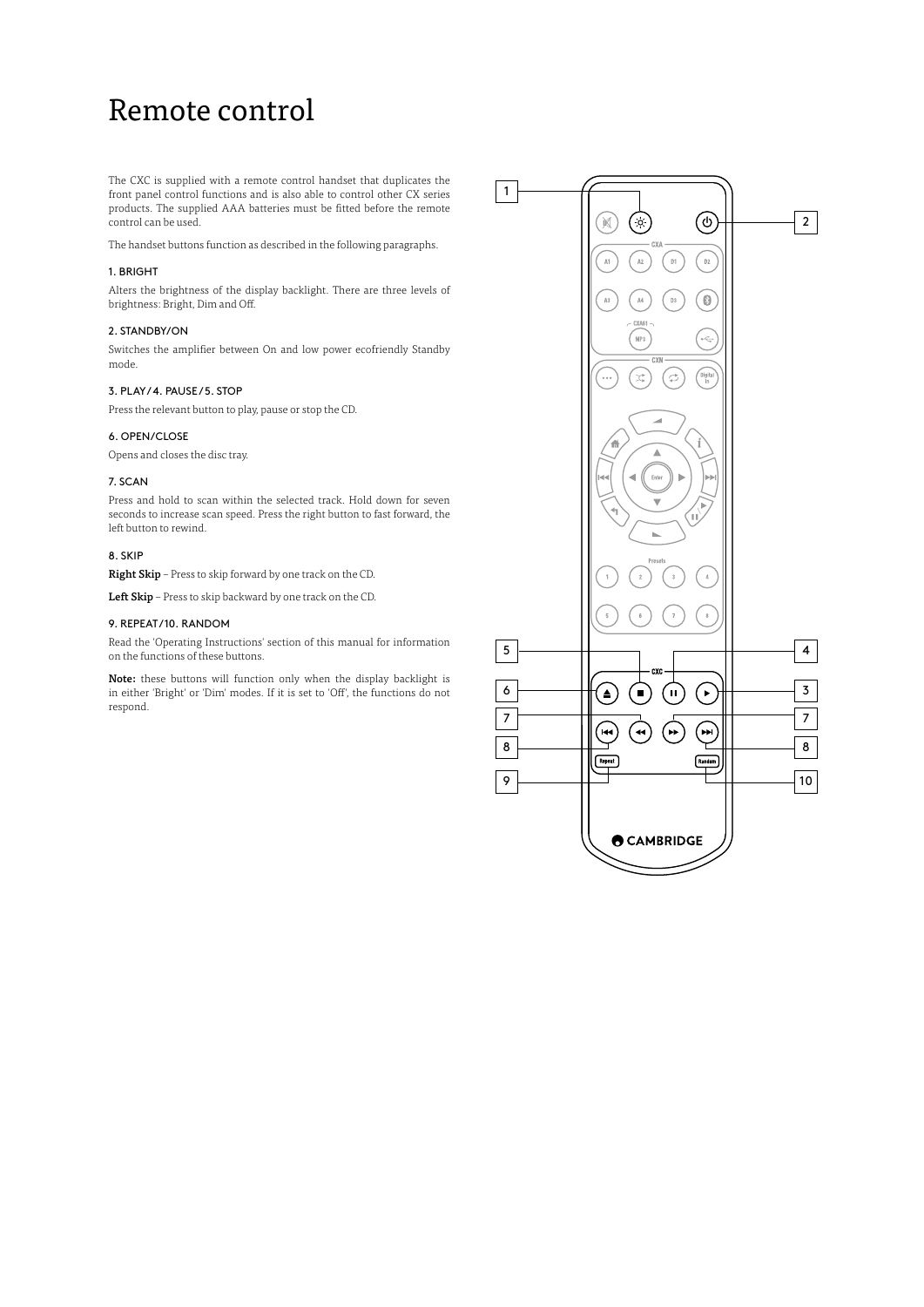# <span id="page-8-0"></span>Operating instructions

# LOADING AND UNLOADING DISCS

- 1. Press the Open/Close  $(\triangle)$  button.
- 2. When the disc tray has opened fully, place a disc carefully in the tray with the label side facing up.
- 3. To close the disc tray, press the Open/Close ( $\triangle$ ) button again. When the tray, with a correctly loaded disc, is fully closed the CD player will read the disc and display the content information.
- 4. The disc tray can be opened at any time by pressing the Open/Close  $(\triangle)$ button. Only remove the disc after the tray has fully opened.

#### Note:

- Do not put anything except a compact disc into the tray. Foreign objects may damage the mechanism.
- Do not force the tray by hand during the opening and closing operations.
- To avoid dirt and dust entering the mechanism, keep the disc tray closed.
- If the compact disc is badly scratched or too dirty, the player may not be able to read it or play it.
- Never load more than one disc into the disc tray at any time.

#### NORMAL DISC PLAY



**COMPACT** This unit has been designed to play compact discs, recordable CDs (CD-R) and re-writable CDs (CD-RW) bearing the identification logo shown here. No other discs can be used. Any CD-R/CD-RW discs should contain

properly recorded TOC (Table of Contents) information so that they can be played back. This unit can play only the discs recorded in the CD-DA format designed for music reproduction. Do not attempt to play a disc containing other data, such as a CD-ROM for PCs with MP3 or WMA files, on this unit.

- 1. Switch on your amplifier and set its input selector to the correct position. Adjust the volume control to a minimum.
- 2. Press the Open/Close  $($   $\triangle$   $)$  button to open the disc tray and load a disc.
- 3. Press the Open/Close  $($   $\triangle$   $)$  button again to close the tray. The CD player will read the disc.
- 4. To begin playback, press Play (4).
- 5. When the last track has finished playing, the display will return to Table of Contents (TOC).
- 6. To stop the disc at any point, press the Stop  $(\blacksquare)$  button. Pressing the Pause  $(\parallel)$  button while the disc is playing will pause the disc and illuminate the pause icon on the display. Playback can be resumed by pressing the Play ( $\blacktriangleright$ ) button again.

#### LOCATING A SPECIFIC TRACK DURING PLAYBACK

- 1. A single short press of the Skip/Scan  $(W)$  button will take you to the beginning of the next track on the CD. Repeat as necessary.
- 2. A single short press of the Skip/Scan ( $\textsf{H}\textsf{U}$ ) button will take you to the beginning of the previous track.

#### LOCATING A SPECIFIC TRACK WHEN PLAYBACK IS STOPPED

- 1. A single short press of the Skip/Scan  $(W \rightarrow W)$  button will skip between tracks.
- 2. Press and hold to scroll rapidly through tracks.
- 3. Press the Play  $(*)$  button to start playback from the selected track.

#### REPEATING DISCS AND TRACKS

1. Ensure that the disc is loaded.

2. Press the Repeat button on the remote control. 'Repeat All' will appear on the display. Press the Play  $(*)$  button. The whole disc will now be repeated until the function is turned off.

3. To repeat a specific track, press the Repeat button twice while the track is playing. 'Repeat Track' will appear on the display. Press Play ( $\blacktriangleright$  ) and the selected track will now repeat until the function is turned off.

Alternatively, press the Repeat button twice, select the chosen track using the numerical buttons on the remote control and press Play ( $\blacktriangleright$ ).

4. Press the Repeat button again either before or during playback to turn off the repeat function.

## PLAYING TRACKS IN RANDOM ORDER

1. Ensure that a disc is loaded.

- 2. Press the Random button on the remote control. 'Random' will appear on the display.
- 3. Press the Play  $(\rightarrow)$  button. The CD player will now play the entire disc in random order.

It is also possible to press the Random button during playback to listen to tracks in random order.

- 4. Press the Random button to exit the Random function. The disc will continue playing to the end in the correct order.
- 5. Press the Stop ( $\blacksquare$ ) button at any time to stop the disc.

Note: Selecting 'Random' mode when 'Repeat Track' has been selected will automatically cancel 'Repeat Track' mode.

#### USING THE SET-UP MENU

The CXC allow the setting of some options related to Auto Play and Auto Power Down.

1. Press and hold the Stop  $(\blacksquare)$  button for five seconds to open the setup menu.

2. Scroll through the menu (shown below) using the Skip/Scan ( $\overline{\mathsf{H}}$   $\overline{\mathsf{H}}$ ) buttons.

- 3. Press the Play ( $\blacktriangleright$  ) button selects a sub-menu. Scroll through submenu options with the Skip/Scan  $(W \rightarrow W)$  buttons. The default setting is indicated by the symbol .
- 4. Select an option by pressing the Play  $( \triangleright )$  button.
- 5. Return to the sub-menu or exit the options menu by pressing the Stop  $(\blacksquare)$  button.

#### Note:

- It is not possible to access the set-up menu during disc playback.
- $-$  The Stop  $($  $\blacksquare$ ) button on the remote control cannot be used to open the set-up menu. Once you have accessed the menu, however, the remote control can be used to scroll through and select sub-menu options.



If required the CXC can automatically play disks inserted into the drawer without the Play  $(*)$  button having to be pressed. Auto Play is simply enabled in the menu when desired. The default setting for Auto Play is 'Off'.

### AUTO POWER DOWN SETTING

If desired the CXC can shut itself down if not used for a period of time. Power down after an inactive period (no disk playback or any functions of the player used) of 30, 60 or 120 minutes can be selected. The default setting for Auto Power Down is '30 min'.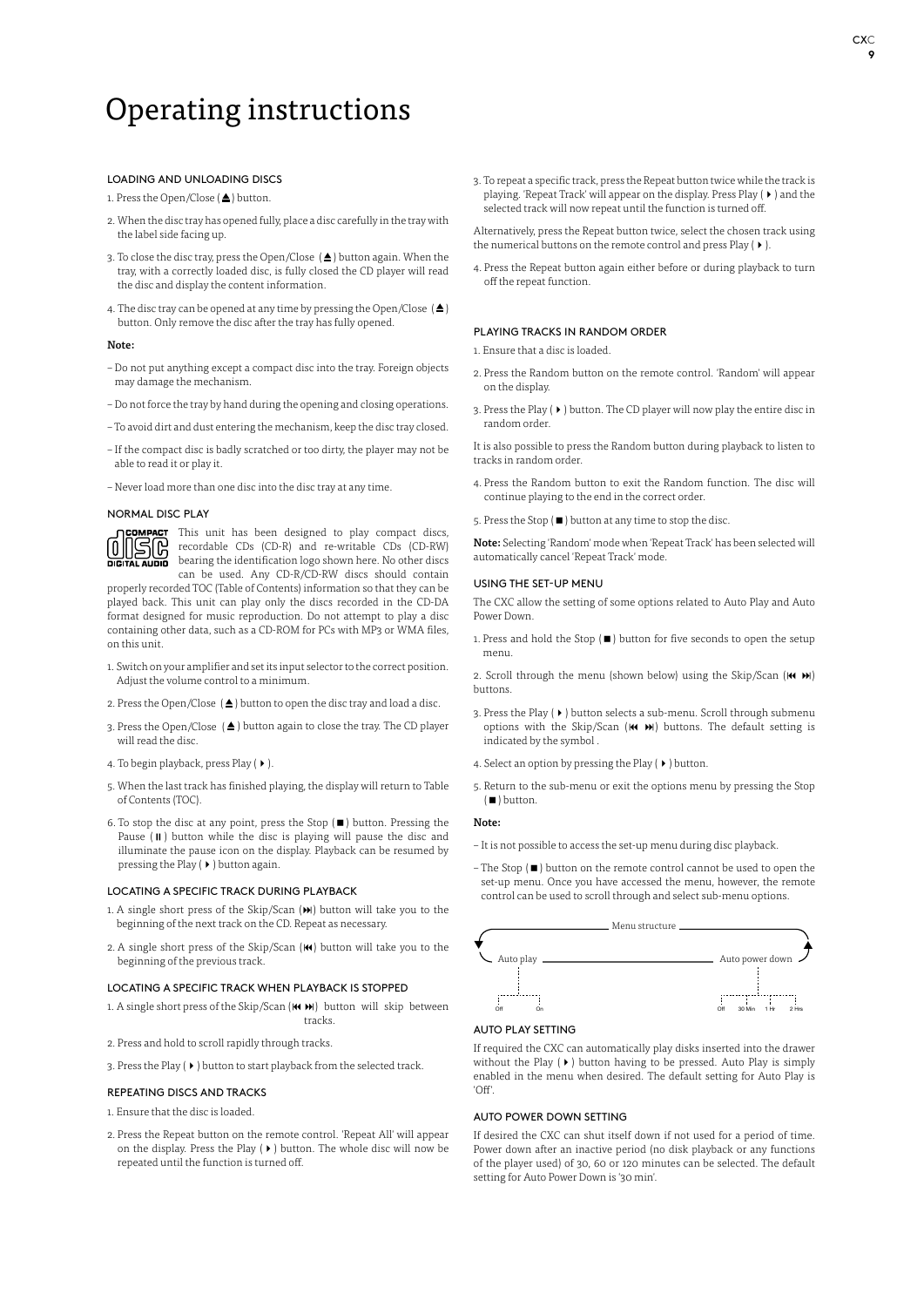# <span id="page-9-0"></span>Custom installation (C.I.) use

The CXC feature a Control Bus input/output that allow un-modulated remote control commands (positive logic, TTL level) to be received electrically by the unit and looped to another unit if desired. These control commands are typically generated by custom installation (multi-room) systems or remote IR receiver systems. The Control Bus sockets are colourcoded orange.

An IR Emitter Input is also provided that allows modulated IR remote control commands to be received electrically by the unit. Commands on this input operate the unit only and are not looped out demodulated on the Control Bus Output.

In addition the units feature 'direct' IR/Control codes as well as toggle codes for some of their features to simplify programming custom installation systems. Special direct On/Off commands can be accessed on the supplied remote control for teaching into C.I. systems or learning remotes as follows:

- 1. To send a discrete Power On command, press down the skip back button and the power toggle button.
- 2. To send a discrete Power Off command, press down the skip forward button and the power toggle button.

A full code table for this product is available on the Cambridge Audio website at www.cambridge-audio.com.

# Technical specifications Troubleshooting

| $140pS$                           |
|-----------------------------------|
| <750hms                           |
| S/PDIF co<br><b>TOSLINK</b>       |
| 25W                               |
| $<$ 0.5 $W$                       |
| 85 x 430 :<br>$(3.3 \times 16.9)$ |
|                                   |

F coaxial and INK optical

30 x 315mm (3.3 x 16.9 x 12.4")

Weight 4.7kg (10.3lbs)

#### THERE IS NO POWER

Ensure the AC power cord is connected securely. Ensure the plug is fully inserted into the wall socket and is switched on. Check fuse in the mains plug or adaptor.

#### THE PLAYER WILL NOT READ THE DISC

Check the disc is not loaded upside down. Check that the disc is not too scratched or dirty.

#### THERE IS NO SOUND

Ensure that the amplifier is set correctly.

Check that the interconnects are inserted correctly.

#### THE DISC IS SKIPPING

Check that the disc is not too scratched or dirty.

Ensure the player is on a firm surface and not subject to vibrations.

#### THERE IS A HUM COMING FROM THE SPEAKER

Ensure that all cable connections are secure.

### THE REMOTE HANDSET WILL NOT FUNCTION

Check that the batteries have not expired.

Ensure that nothing is blocking the remote sensor.

In the event that the above solutions do not remedy your problem, please consult our frequently asked questions (FAQ) section on our website: techsupport.cambridgeaudio.com

You can also use this facility to post a question to our Technical Support team.

For all servicing, in or out of warranty, please contact your dealer.